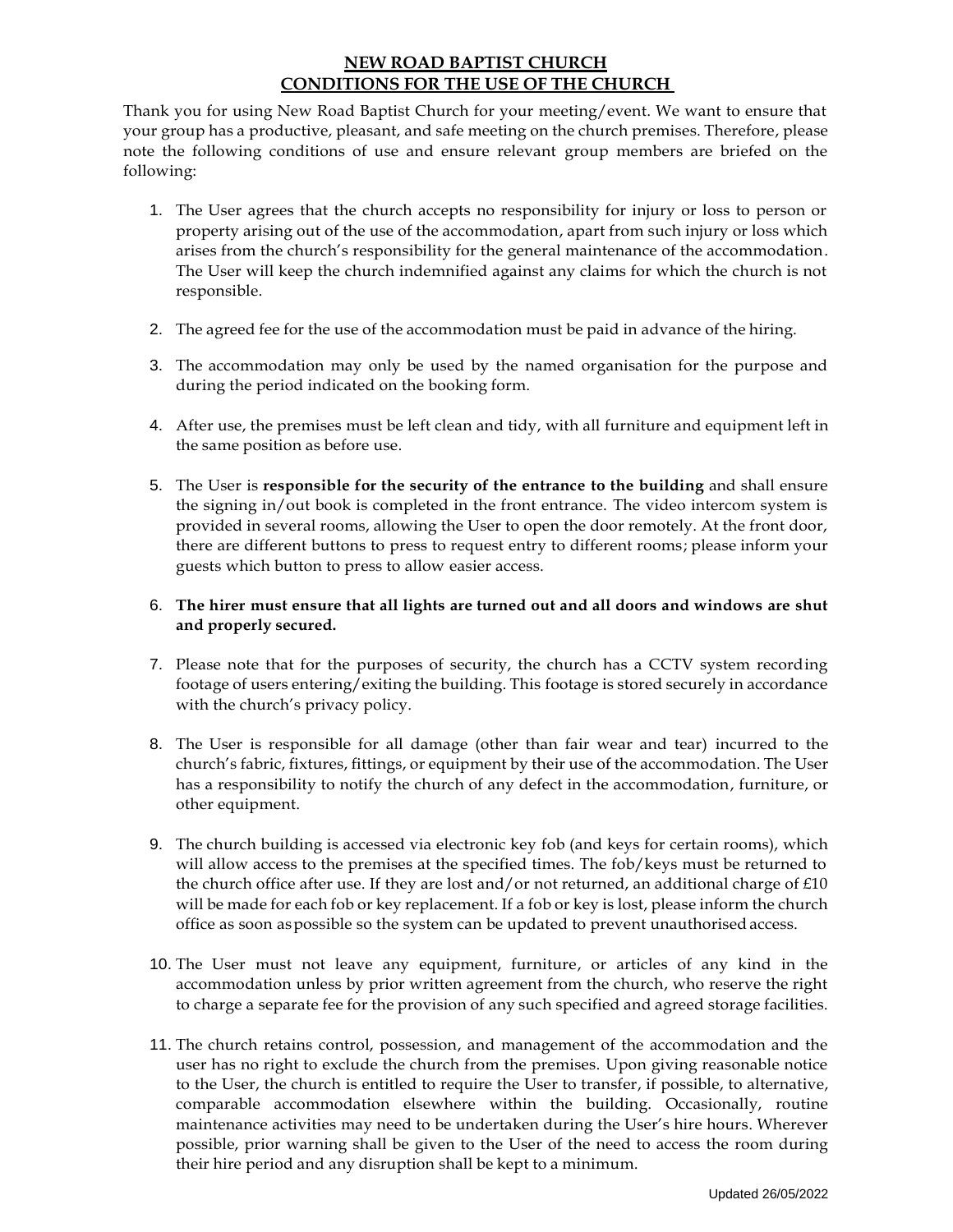### **NEW ROAD BAPTIST CHURCH CONDITIONS FOR THE USE OF THE CHURCH**

- 12. Where premises are to be used by children or vulnerable adults, the User agrees to comply with the church's Safeguarding policy (which is available on request) or an equivalent policy to be attached to this booking form for review and shall ensure that these individuals are adequately supervised at all times.
- 13. No smoking is allowed on the premises and no alcohol may be supplied or consumed.
- 14. No parking is available at the church, nor is parking is permitted on the forecourt without prior permission from the church office. Please note that the church is within the Oxford Zero Emissions Zone, therefore, any vehicle accessing the forecourt will require a permit (refer to the church website for further details).
- 15. Please use the notice boards provided in the front lobby and in most rooms to direct people to the room you have booked. However, no signs/posters should be stuck on the walls. Signs on the glass entrance door should be placed in the holder provided.
- 16. Working closely with the surrounding city centre community is important to us. Please be considerate of our neighbours and the general public when using the premises. Keep noise levels to a minimum and when using Bonn Square, keep it neat by using the bins provided and be respectful of those sharing the space. Use of banners/display boards for publicity should be agreed with the church office at the time of booking.
- 17. Requests for use of equipment on the premises such as the piano, organ, and kitchen must be included when making the booking.
- 18. The church may terminate this agreement immediately at any time should there be a breach of these conditions by the User.

#### **Emergency Procedures**

- 19. If a fire is detected, sound the nearest fire alarm and dial 999 for the Fire Brigade. You should familiarise yourself with the positions of the fire extinguishers nearest you, ensuring you use the correct one for the type of fire. **Only use the fire extinguishers if you can do so without risk of personal harm.** Make sure you are aware of the fire exits and alarms and can quickly evacuate your group to the fire assembly point on the church forecourt. The lifts must not be used in case of a fire, so please make yourself aware of the location of the sledges and chair when your group includes those unable to use the stairs. Where applicable, please ensure that you unlock the fire exit in the room you are using. A summary of the fire instructions is on display in each room.
- 20. If you are using the main chapel building, please ensure that all fire escape doors are kept unlocked during your meeting, then locked when vacating the chapel.
- 21. Corridors must be kept clear at all times. Under no circumstances should bikes be brought into the premises; please use the cycle parking facilities located in the city centre.
- 22. The User is responsible for not exceeding the maximum capacity of each room:
	- a. Chapel 150 people (ground floor, see below)
	- b. Tidmarsh 80 people (seated in rows)
	- c. Mint House 25 people
	- d. Other rooms refer to church office
- 23. Due to its low balcony, the chapel gallery should only be used following completion of a separate risk assessment. Temporary guardrails are provided at the stair locations.

Updated 26/05/2022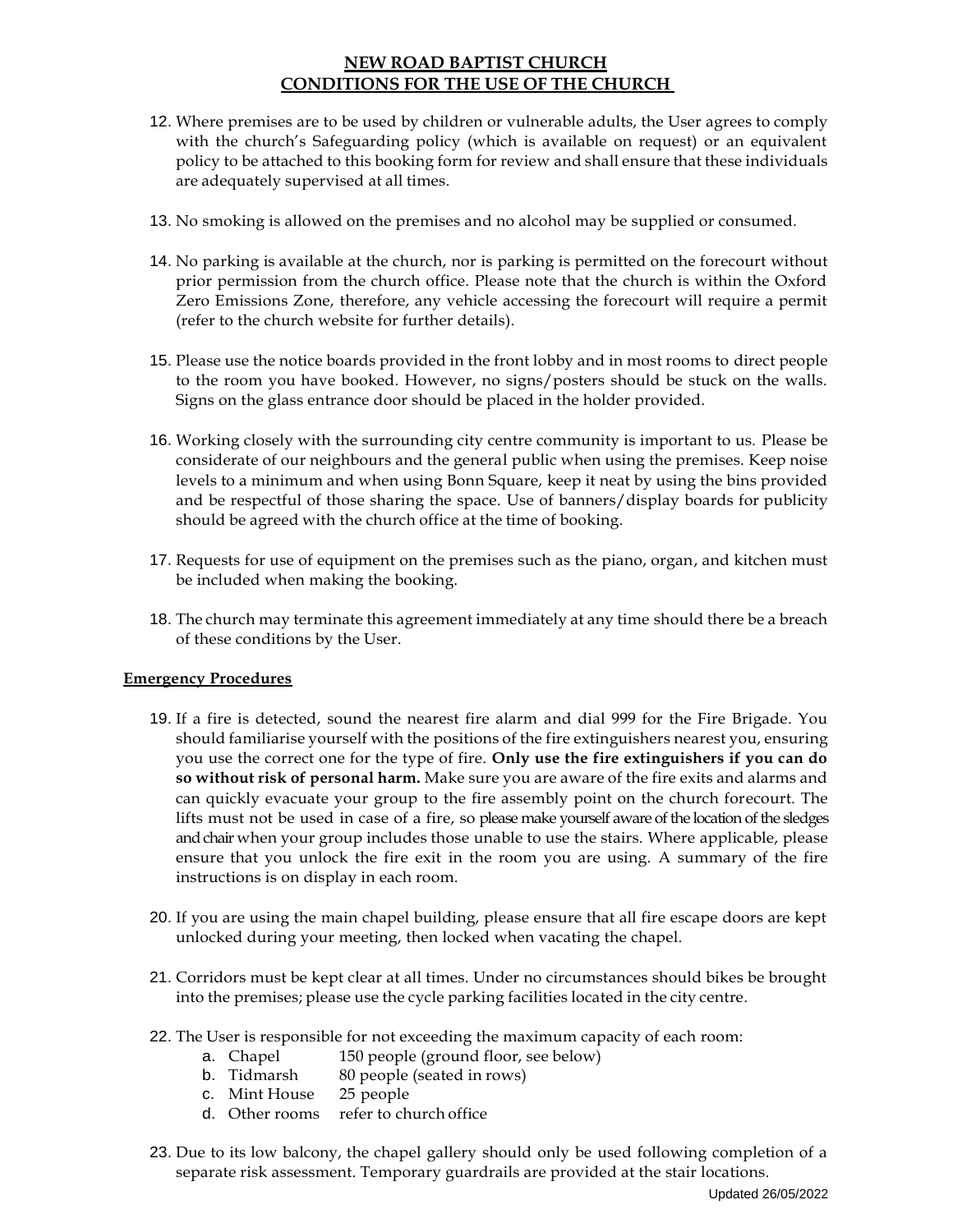#### **NEW ROAD BAPTIST CHURCH CONDITIONS FOR THE USE OF THE CHURCH**

24. In the event of an emergency, please let the designated church contact know:

- **Church Emergency contacts (in order):**
	- 1) Church Office 01865 798235

- 2) Other contacts will be provided on booking
- 25. Should the lift break down, press the emergency button, which will dial directly through to the church office/lift maintenance company to raise the alarm.

#### **First Aid & Health & Safety**

- 26. Users should ensure they have adequate first aid provision for their activity. Further guidance is available on the HSE website. First aid boxes are located:
	- 1) Outside the kitchen on the ground floor;
	- 2) In the Mint House.
- 27. Any accident should be recorded in the accident book available with the first aid kit on the ground floor corridor. Completed accident forms should be returned to the church office, along with notification of any materials used from the first aid kit (you will not be charged for these).
- 28. It is your responsibility to ensure that any electrical items you bring into the building are safe (PAT tested). The use of electrical equipment other than audio/computer equipment requires permission from the church office.
- 29. Please follow relevant government guidance in relation to COVID-19 precautions.
- 30. If the kitchen is being used for food preparation/serving, the User shall ensure that the relevant food hygiene training/guidance is followed. A copy of key guidance is displayed in the kitchen for reference. Please ensure instructions for the dishwasher are followed.

*We want to ensure these premises meet your needs & expectations of your group – therefore if you find anything on the premises which is damaged or missing, or should you have any suggestions for how we can improve the service we provide for you, please let the church office know.*